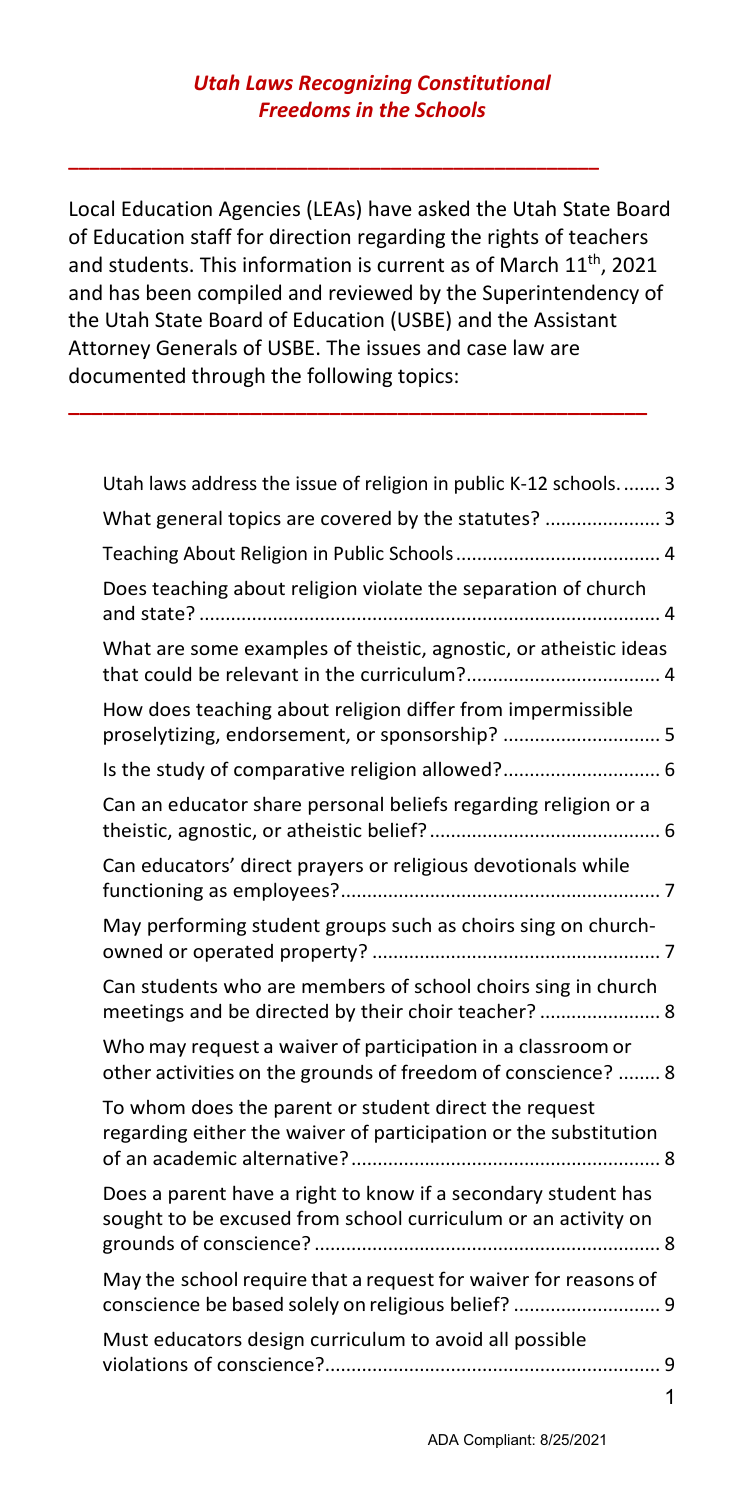| When waiver or substitution is requested, what are the roles of<br>the parent, student, and employee in providing a reasonable<br>academic alternative to the curriculum or activity?  9 |
|------------------------------------------------------------------------------------------------------------------------------------------------------------------------------------------|
| Can a student's academic or citizenship grade be penalized for<br>asserting religious freedoms or right of conscience under the                                                          |
| How does this statute encourage student expression? 10                                                                                                                                   |
| When can an educator place limitation on student expression of<br>opinion in classroom discussion or assignments? 11                                                                     |
| Under this statute, when is a student free to engage in private                                                                                                                          |
| Can an educator limit student speech or religious practices                                                                                                                              |
| Are there limits on how school personnel may enforce these<br>allowable limitations on student expression, religious practice,                                                           |
| U.C.A. § 53G-10-202. Maintaining constitutional freedom in the                                                                                                                           |
| U.C.A. § 53G-10-203. Expressions of belief -- Discretionary time 13                                                                                                                      |
| U.C.A. § 53G-10-205. Waivers of participation 14                                                                                                                                         |

A **teacher's right** to **use or display symbols, signs, and other materials** falls under the First Amendment of the Constitution. In reviewing this right, the Supreme Court in *[Hazelwood](https://mtsu.edu/first-amendment/article/657/hazelwood-school-district-v-kuhlmeier) School District v. Kuhlmeier* (1988) ruled that public school officials can regulate school-sponsored student speech as long as there is a legitimate educational purpose for their action. In *Miles v. Denver Public [Schools](https://law.justia.com/cases/federal/district-courts/FSupp/733/1410/1517198/)* (10th Cir. [1991\),](https://law.justia.com/cases/federal/district-courts/FSupp/733/1410/1517198/) the Tenth Circuit Court of Appeals applied *Hazelwood* to teachers' classroom expressions "[b]ecause of the special characteristics of a classroom environment . . ." The Supreme Court later held that [public](https://mtsu.edu/first-amendment/article/925/public-employees) [employees](https://mtsu.edu/first-amendment/article/925/public-employees) do not retain First Amendment protection for speech as part of their official job duties. In light of *Hazelwood* and its progeny, a Local Educational Agency has the authority to enact a policy restricting a teacher's right to display symbols, signs, and other materials.

**\_\_\_\_\_\_\_\_\_\_\_\_\_\_\_\_\_\_\_\_\_\_\_\_\_\_\_\_\_\_\_\_\_\_\_\_\_\_\_\_\_\_\_\_\_\_\_\_\_\_\_**

It has also been asked if **students** can wear hats, shirts, or display other materials. This is different than a teacher's right to use or display symbols, signs, and other materials. A **student's right** to **free speech** was established under *Tinker*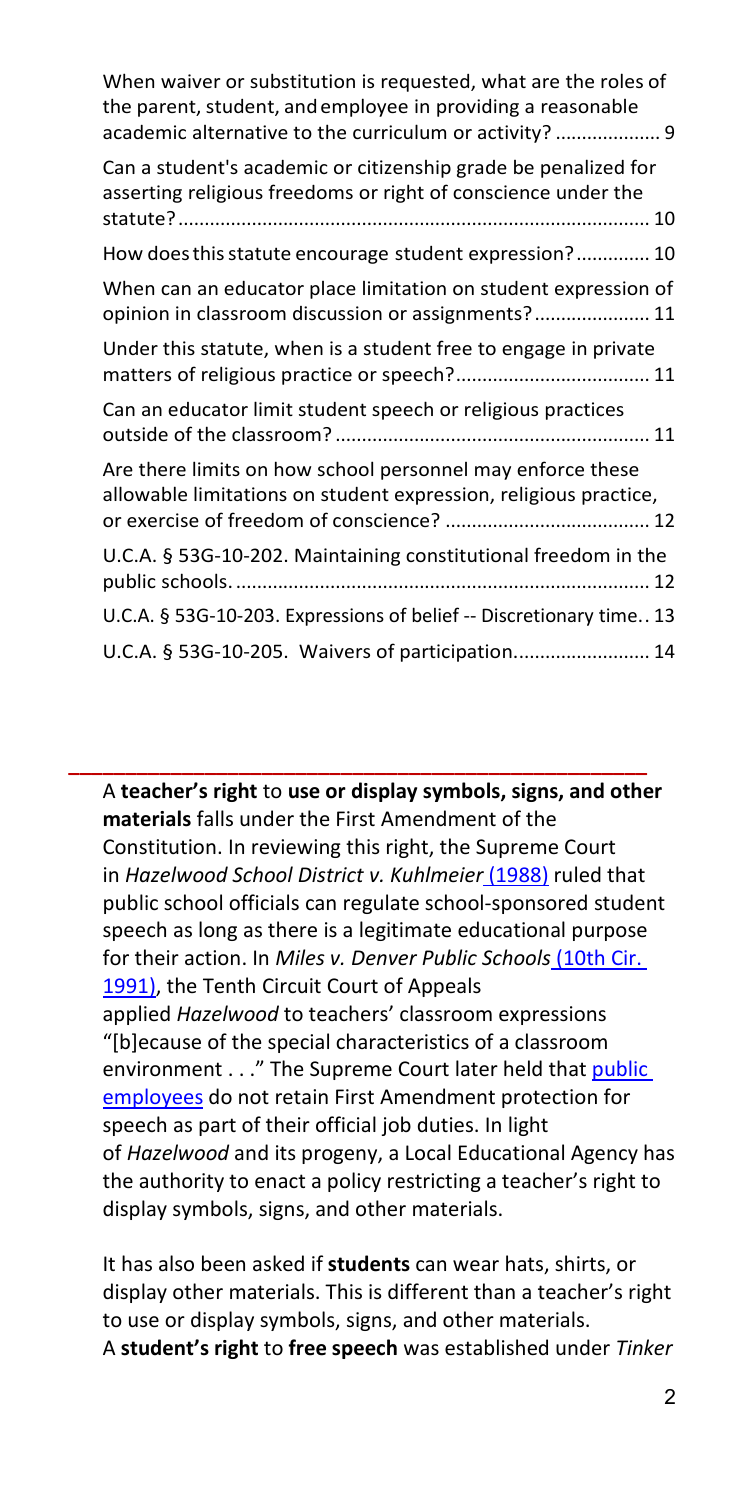*v. Des Moines Independent Community School District* (1969), where the Supreme Court asserted that these displays are allowed in a school as free speech under the First Amendment if they are not "materially and substantially interfering with the requirements of appropriate discipline in the operation of the school and without colliding with the rights of others."

Because this is a local control issue, we recommend that each LEA work with their legal counsel to establish and enact a policy regarding the symbols, signs, and other materials allowed to be displayed in a school by teachers and by students.

# <span id="page-2-0"></span>**Utah laws address the issue of religion in public K-12 schools.**

Religion in modern public schools has been a source of controversy and confusion for many. "What would appear to some to be essential to good citizenship might well for others border on or constitute instruction in religion."

The Utah legislature has adopted three statutes specific to addressing this issue. "*Maintaining constitutional freedom in the public schools," "Expressions of belief – Discretionary time*," and "*Waivers of participation"* seek to clarify, within appropriate state and federal constitutional constraints, choices available to parents, students, employees and educators regarding religion, speech, and freedom of conscience in the public schools.

### <span id="page-2-1"></span>**What general topics are covered by the statutes?**

The statutes address three general aspects of religion and public education:

- Specific guidelines are given foradministrators and teachers as they design and implement curricula and school activities.
- The right to exercise freedom of conscience is afforded significant protection.
- Student expression of belief (whether religiously based or not) inside the classroom and continued expression or religious practice outside of the classroom areprotected.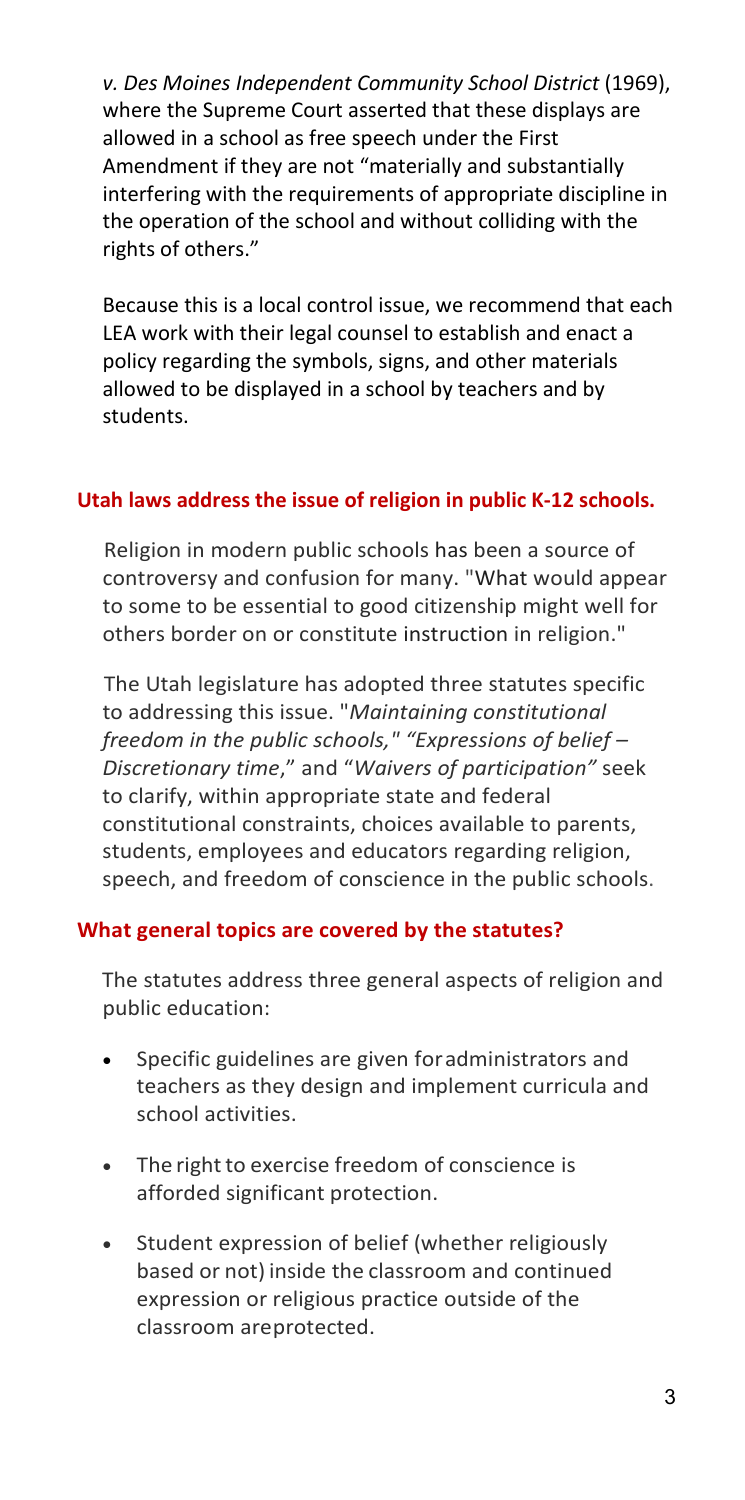## <span id="page-3-0"></span>**Teaching About Religion in Public Schools**

It is appropriate to teach **about** religion in public schools when appropriately addressed within the established standards and approved curriculum. What is not appropriate is for a representative of the public school system to attempt to inculcate religious belief.

# <span id="page-3-1"></span>**Does teaching about religion violate the separation of church and state?**

**No.** The United States Supreme Court has held that the United States Constitution does not require references to religion and deity be removed from public school classrooms.

*"[l]t might well be said that one's education is not complete without a study of comparative religion or the history of religion and its relationship to the advancement of civilization. It certainly may be said that the Bible is worthy of study for its literary and historical qualities. Nothing we have said here indicates that such study of the Bible or of religion, when presented objectively as part of a secular program may not be effected consistently with the First Amendment."[1](#page-13-1)*

The Tenth Circuit Court of Appeals (which includes Utah within its jurisdiction) has also addressed the constitutionality of teaching about religion.

*"It is neither wise nor necessary to require school officials to sterilize their classrooms and libraries of any materials with religious references in order to prevent teachers from inculcating specific religious values."[2](#page-13-2)*

Teaching about religion is supported by modern judicial interpretations of both the Utah and United States constitutions.

# <span id="page-3-2"></span>**What are some examples of theistic, agnostic, or atheistic ideas that could be relevant in the curriculum?**

Aspects of cultural heritage, political theory, moral theory, or societal values may not be inserted into the curriculum because they explicitly or implicitly contain theistic, agnostic, or atheistic assumptions; rather, the course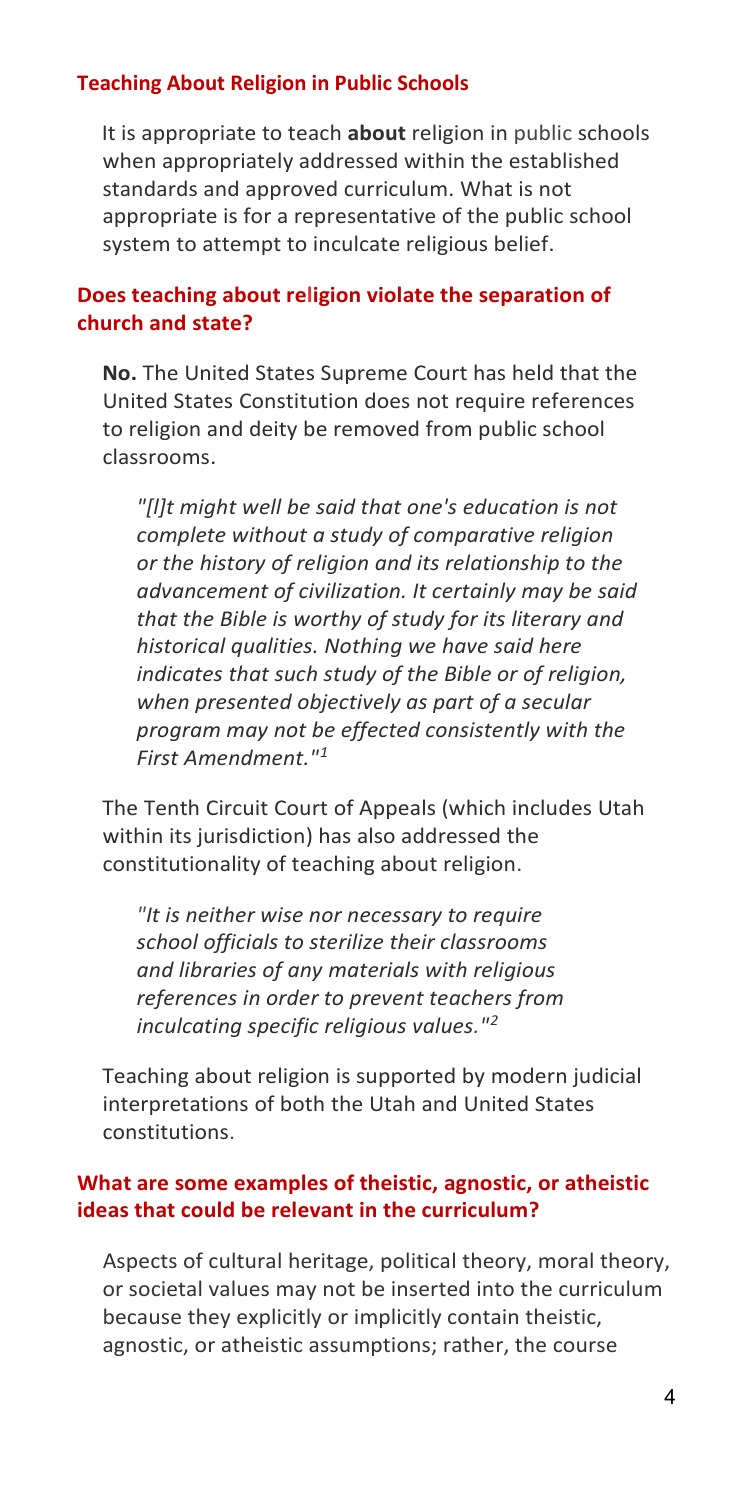content regarding these general matters should reflect what is relevant to the current educational and learning objectives. The legislative history adopted with [the statute](https://le.utah.gov/xcode/Title53G/Chapter10/53G-10-S202.html) states:

*"[W]here relevant, public school curriculum could not exclude study of the Declaration of Independence or Utah Constitution from the curriculum if the exclusion was done primarily because each contains explicit theistic assumptions, acknowledgments about or reference to Deity or an absolute moral standard.*

*Likewise, where relevant, the public-school curriculum could not exclude the writings of Karl Marx or the Humanist Manifesto if the exclusion was done primarily because each contains explicit agnostic or atheistic assumptions, acknowledgments or references denying the relevance of existence of Deity, supernatural reality, absolute moral standards or inalienable rights."[3](#page-13-3)*

Music curricula has attracted particular attention. A significant portion of choral music, including almost all major choral works of a long-standing nature, is religiously based. The Utah statute prohibits selection of choral music for the primary reason that it was religiously (or agnostically or atheistically) based, but allows selection of music even though it was religiously based if it was selected to achieve legitimate pedagogical objectives. For example, a holiday program that includes sacred as well as secular music need not be prohibited.

Visits or field trips to religious facilities may also be appropriate to some parts of the curriculum. Subject to the requirement to allow students the right to be excused on grounds of conscience, an appropriate field trip may include visiting a facility owned by a religious group if the visit occurs when religious services are not being conducted and the purpose of the visit is in the pursuit of permissible educational objectives such as those relating to art, music, architecture, or history.

# <span id="page-4-0"></span>**How does teaching about religion differ from impermissible proselytizing, endorsement, or sponsorship?**

Teaching about religion is significantly different from certain impermissible actions that have been discouraged by courts, as follows: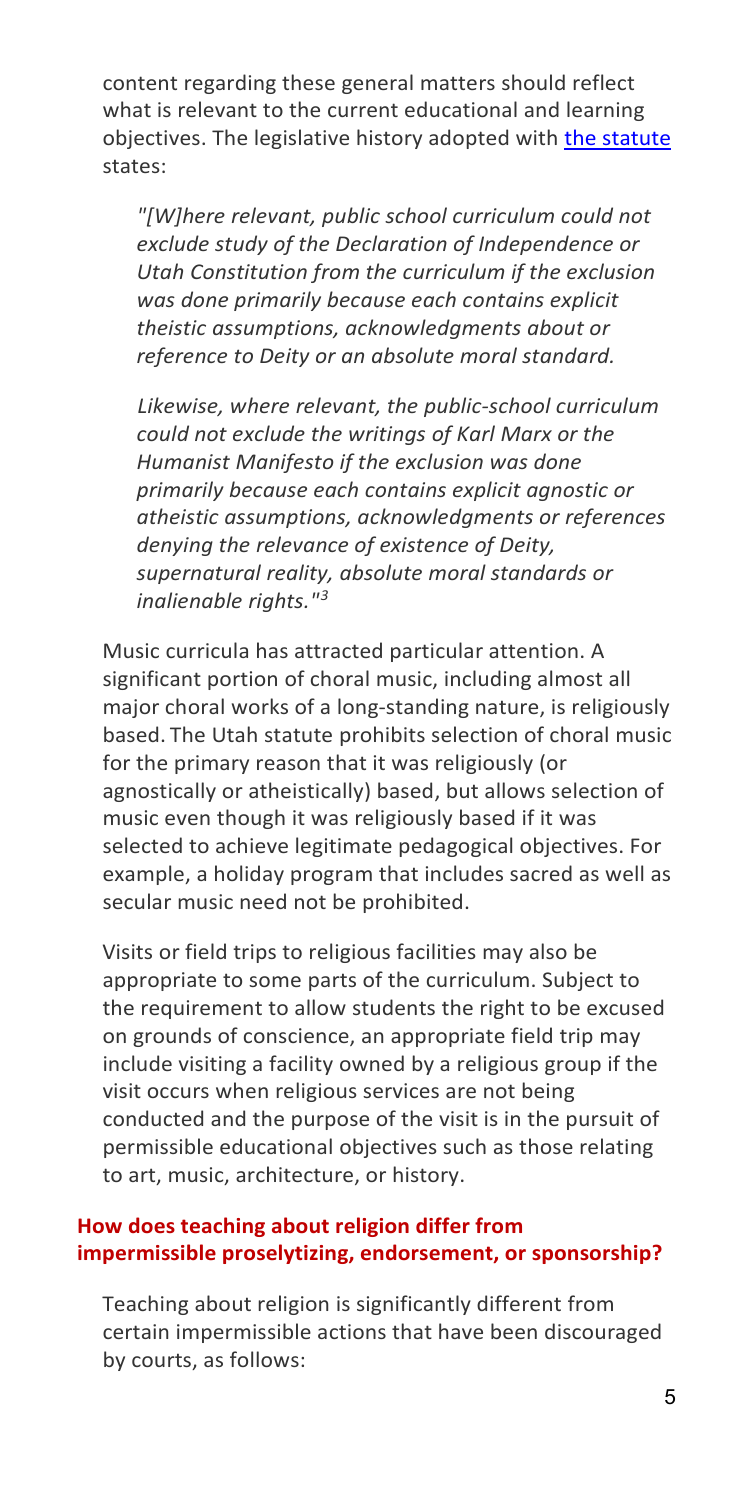- The school's approach to religion is academic, not devotional.
- The school strives for student awareness of religions but does not press for student acceptance of any one religion or any religion at all.
- The school sponsors study about religion, not the practice of religion.
- The school exposes students to a diversity of religious views; it does not impose any particular view.
- The school educates about all religions; it does not promote or denigrate any one religion or religion generally.
- The school informs students about various beliefs; it does not seek to conform students to any particular belief.

# <span id="page-5-0"></span>**Is the study of comparative religion allowed?**

**Yes.** The objective study of comparative religions is permissible, but no religious tenet, belief, or denomination may be given inappropriate emphasis.

# <span id="page-5-1"></span>**Can an educator share personal beliefs regarding religion or a theistic, agnostic, or atheistic belief?**

Due to the age of the students and compulsory education attendance requirements, the traditional notion of "academic freedom" is generally inapplicable to educators in the K-12 context. Public school officials and employees may not use their positions to endorse, promote, or disparage a particular religious, denominational, sectarian, agnostic, or atheistic belief or viewpoint.

A public-school employee's rights relating to voluntary religious practices and freedom of speech do not include proselytizing of any student regarding atheistic, agnostic, sectarian, religious, or denominational doctrine while the employee is acting in the employee's official capacity. Nor may an employee attempt to use his/her position to influence a student regarding the student's religious beliefs or lack thereof.

In a classroom, however, children may raise religious issues by spontaneous questions. In this situation, even though acting in an official capacity, an employee may respond in an appropriate and restrained manner to a spontaneous question regarding the employee's personal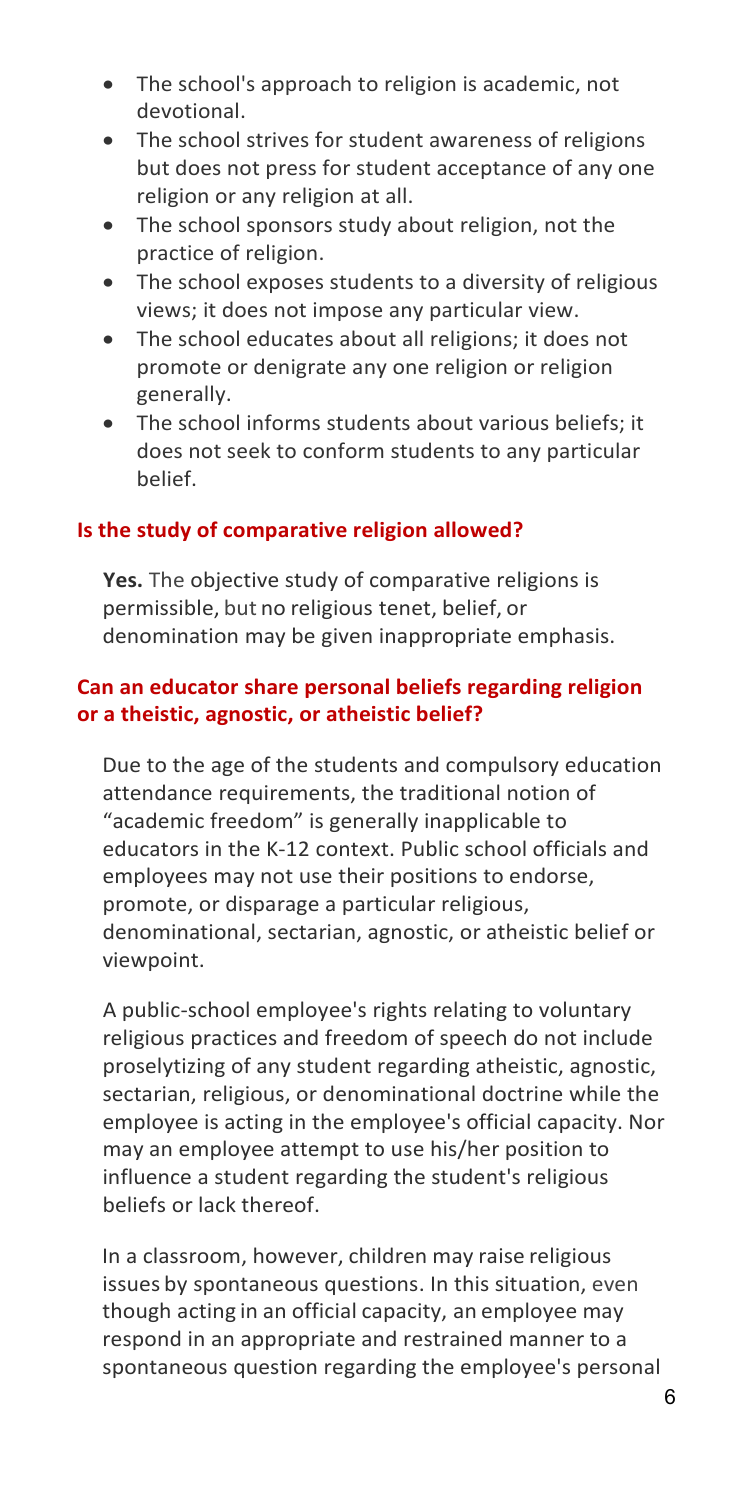belief or perspective. Nevertheless, because of the special position of trust held by school employees, employees may not advocate or encourage acceptance of belief or perspective.

Furthermore, as explained before, various U.S. Supreme Court opinions have forbidden public school teachers or school districts from engaging in a variety of religious activities. In addition, the state legislature has required that certain topics and civic virtues be taught in all aspects of public schooling.<sup>[4](#page-14-0)</sup> Nonetheless, the statutory provisions draw clear lines to ensure that educators are affordedsignificant protections regarding the discussion of ideas when they seek to teach matters of cultural heritage, political theory, moral theory, or societal values.

# <span id="page-6-0"></span>**Can educators' direct prayers or religious devotionals while functioning as employees?**

**No.** The Legislature has directed that "school officials and employees may not use their positions to endorse, promote, or disparage a particular religious, denominational, sectarian, agnostic, or atheistic belief or viewpoint."<sup>[5](#page-14-1)</sup>

No school employee or student may be required to attend or participate in any religious worship service, whether in an individual capacity or as a member of a performing group, regardless of where or when the service is held.

Examples of these situations include:

- a school district employee acting as a sports coach may not direct nor authorize a prayer before a game.
- a drama coach may not lead the cast in prayer before a performance.
- a dance teacher may not lead nor authorizea prayer before a performance. On the other hand, the school employee may not interfere with nor discourage students who wish to do so privately.

# <span id="page-6-1"></span>**May performing student groups such as choirs sing on church-owned or operated property?**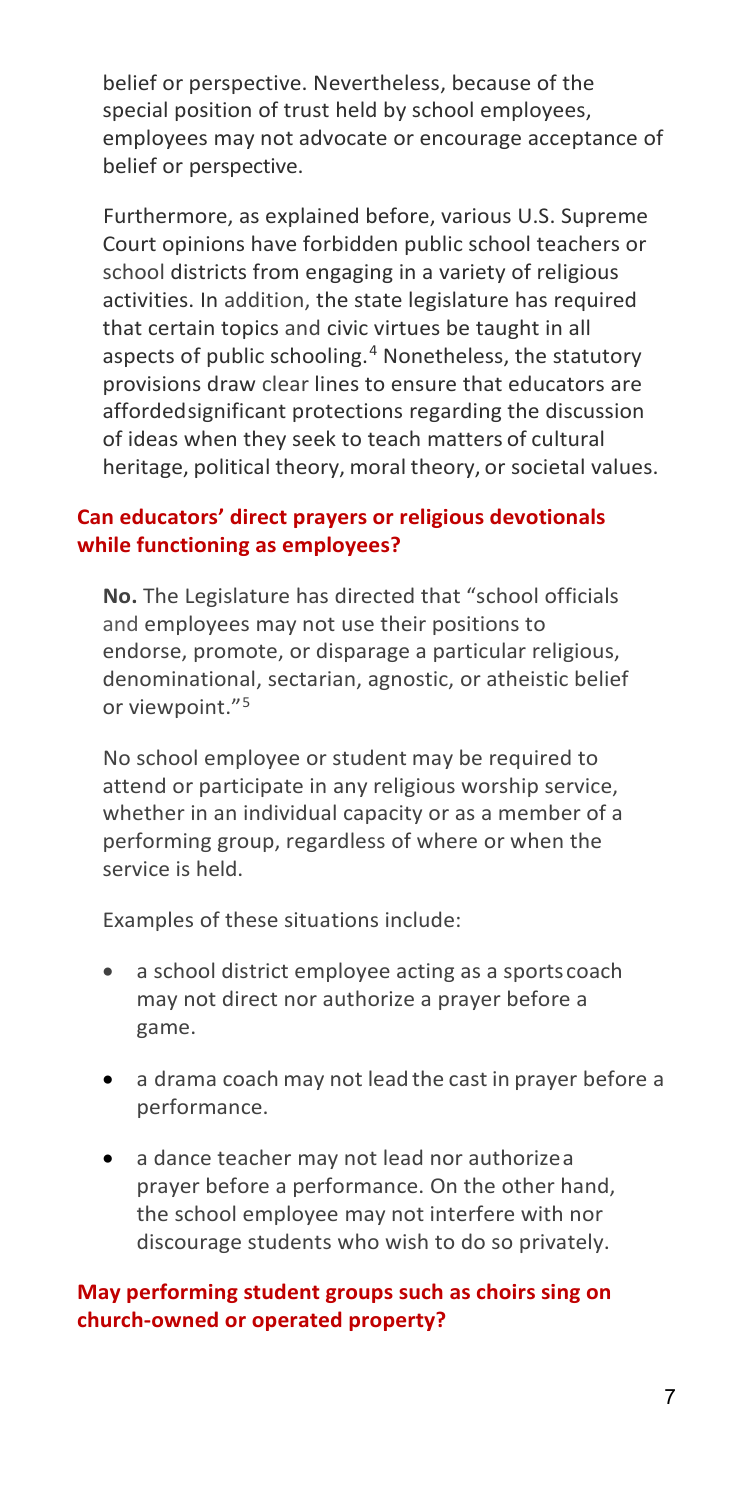**Yes.** Subject to the requirements of a claim for wavier based on freedom of conscience or exercise of religious freedom, students who are members of performing groups such as school choirs may be required to rehearse or otherwise perform in a church-owned or operated facility if the following conditions are met:

- the performance is not part of a religiousservice.
- the activity of which the performance is partis neither intended to further a religious objective nor under the direction of a church official.
- the activity is open to the general public.

## <span id="page-7-0"></span>**Can students who are members of school choirs sing in church meetings and be directed by their choir teacher?**

**No**. Students may voluntarily attend and perform during a religious service as individuals or as members of a nonschool group, provided all arrangements are made by students or non-school personnel. School employees may attend such services as part of the congregation but must refrain from participating in the performance.

### *U.C.A. § 53G-10-205. Waivers of participation.*

# <span id="page-7-1"></span>**Who may request a waiver of participation in a classroom or other activities on the grounds of freedom of conscience?**

It is assumed that the school curriculum will not violate the conscience of students or parents, but a student's custodial parent or legal guardian, or a secondary student, may request to be excused from any portion of the curriculum or school activity based on conscientious objections. The objecting parent or student has a duty to notify school authorities of the objections.

# <span id="page-7-2"></span>**To whom does the parent or student direct the request regarding either the waiver of participation or the substitution of an academic alternative?**

Those designated by the LEA to handle such requests.

<span id="page-7-3"></span>**Does a parent have a right to know if a secondary student has sought to be excused from school curriculum or an activity on grounds of conscience?**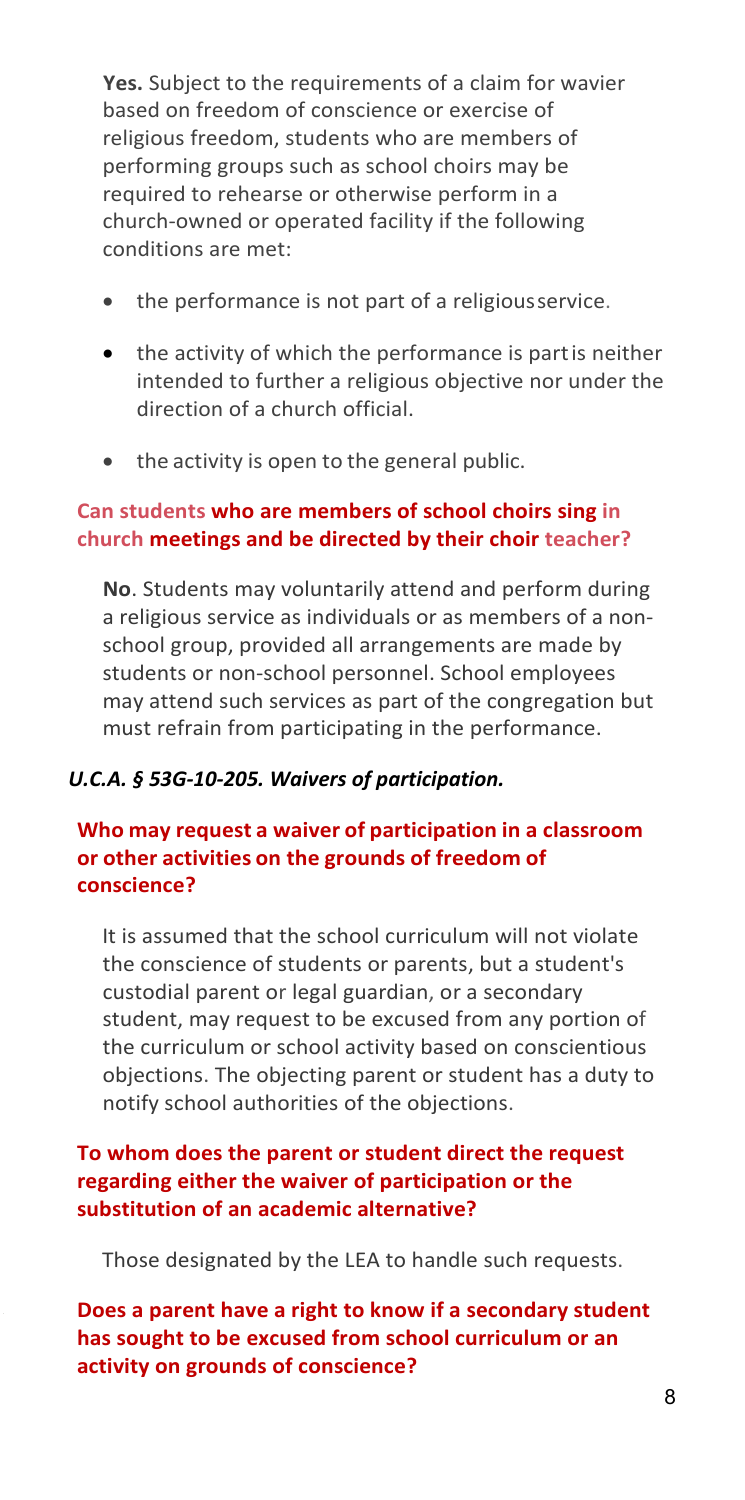**Yes.** If a secondary student, independent of a parent or guardian, seeks a waiver of participation or substitution of activity because of a right of conscience, the school must promptly notify the student's custodial parent or legal guardian.

#### <span id="page-8-0"></span>**May the school require that a request for waiver for reasons of conscience be based solely on religious belief?**

**No.** The decision that certain curriculum or conduct violates one's conscience is to be made by the parent of a student or by a secondary student. The legislative history adopted at the same time as the statute indicated that the nature of conscience, and its attendant duty need not be based solely on religion. The source of one's individual conscience could include, without limitation, "an internal right-wrong standard, an external absolute standard, a standard based on learned experiences, any other kind of personal philosophy or belief system, religious teachings or doctrine, or any combination of the foregoing."[6](#page-14-2)

### <span id="page-8-1"></span>**Must educators design curriculum to avoid all possible violations of conscience?**

**No.** Given the great differences of opinion in a free and open society, that would not be possible. The curriculum should be designed to meet approved educational objectives, consistent with the state core curriculum.

# <span id="page-8-2"></span>**When waiver or substitution is requested, what are the roles of the parent, student, and employee in providing a reasonable academic alternative to the curriculum or activity?**

When a parent, guardian, or secondary student assert that a right of conscience or religious belief conflicts with participation in a portion of the curriculum, the person may request a waiver of the requirement or that the school provide a reasonable alternative that requires reasonably equivalent performance by the student of the secular objectives of the curriculum or activity in question.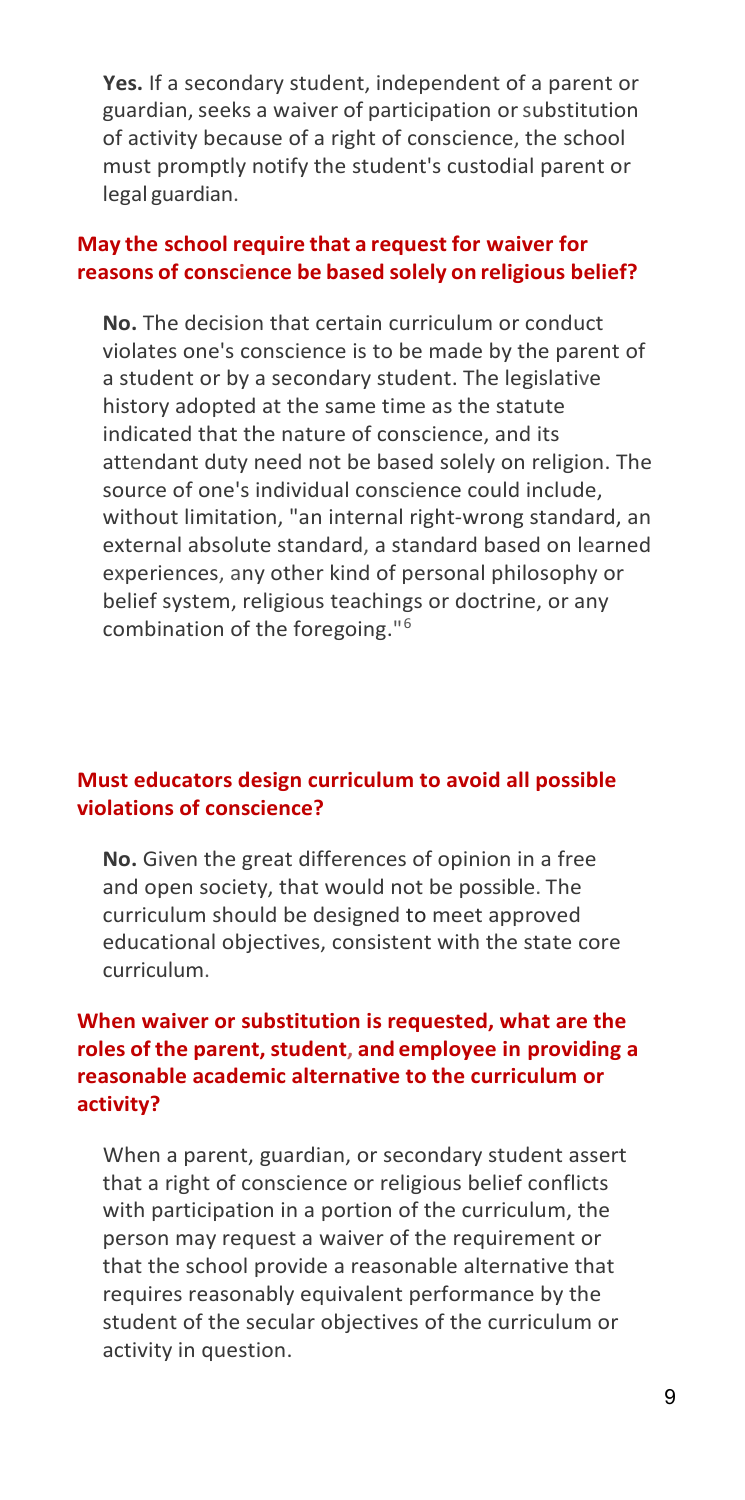The school shall determine whether to waive the participation requirement, provide a reasonable alternative, or notify the requesting party that participation is required. A request for waiver or alternative participation requirement shall not be denied unless the responsible school official finds that requiring the participation of the particular student is the least restrictive means necessary to achieve a specifically identified educational objective in furtherance of a compelling governmental interest. Under this standard it would be a rare exception that would ever justify forcing a student to participate in curriculum or activities that were contrary to the conscience of the parent or secondary student. A school district can require, however, that core objectives must be met.

# <span id="page-9-0"></span>**Can a student's academic or citizenship grade be penalized for asserting religious freedoms or right of conscience under the statute?**

**No.** A student's academic or citizenship performance may not be penalized by school officials for the exercise of a religious right or right of conscience in accordance with the provisions of the statute.

# *U.C.A. § 53G-10-203 Expressions of belief – Discretionary time.*

# <span id="page-9-1"></span>**How doesthisstatute encourage student expression?**

The Legislature intended that this statute would create "a limited public forum . . . allow[ing] all students,regardless of age to formulate and express their personal views, values, and opinions."[7](#page-14-3)

Making public school a "limited public forum" means that students are free to express their views, values, and opinions in a reasonable manner in classroom discussions or assignments.

For example, in a class examining current events, student expression of personal perspective about matters such as abortion, the welfare state, or student clubs may not be "prohibited or penalized" if appropriate to the curriculum context. On the other hand, such expressions could be strictly limited in a math class.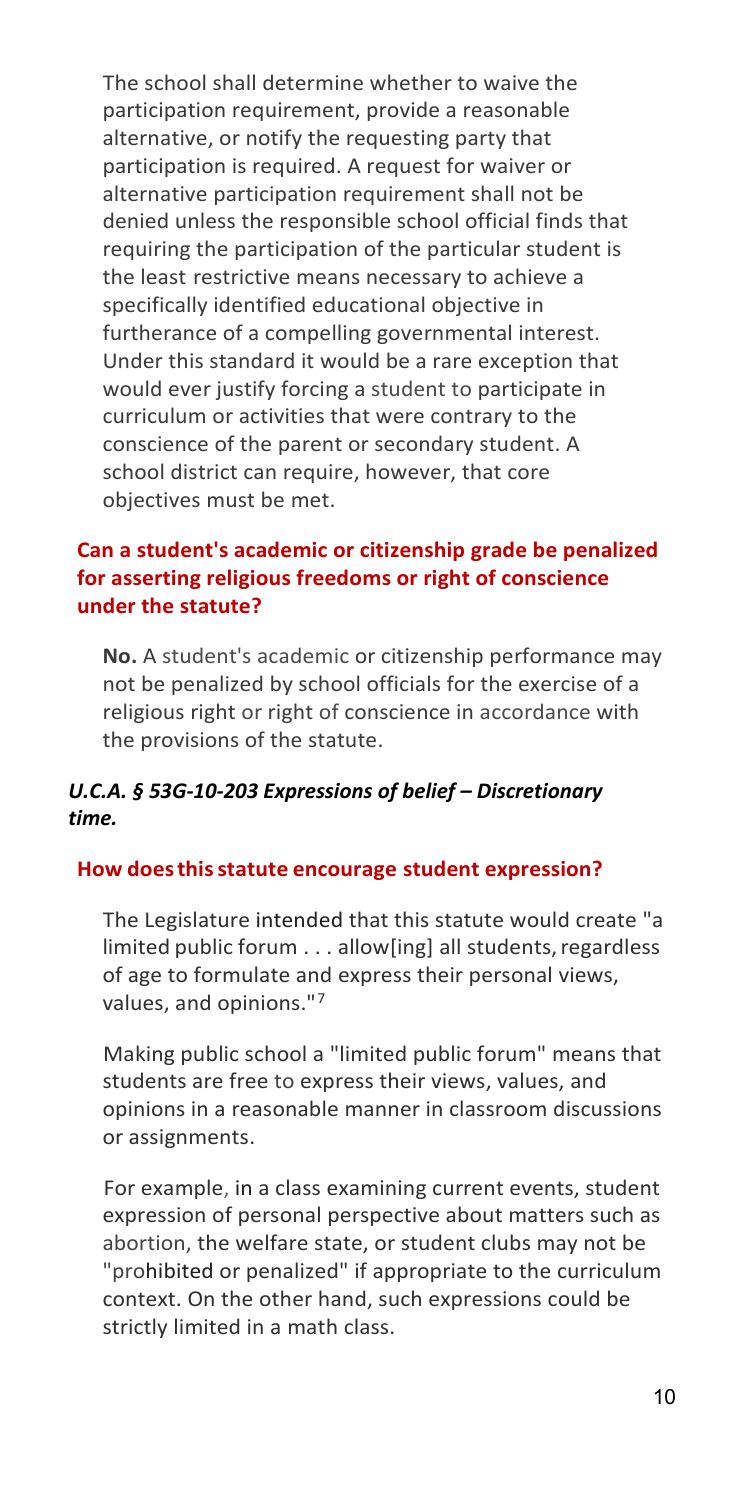#### <span id="page-10-0"></span>**When can an educator place limitation on student expression of opinion in classroom discussion or assignments?**

The statute provides that student expression may be limited if it "unreasonably interferes with order or discipline, threatens the well-being of persons or property, or violates concepts of civility or propriety appropriate to a school setting."

Examples of student expression that could be limited during a classroom discussion include speech that is out of order (thus making it impossible to carry on directed classroom discussion), irrelevant speech to the subject matter, speech or conduct that could be interpreted as threatening physical abuse or being slanderous, or obscene or profane expressions clearly unsuitable to the classroom.

## <span id="page-10-1"></span>**Under this statute, when is a student free to engage in private matters of religious practice or speech?**

Students may initiate and conduct voluntary religious activities or otherwise exercise their religious freedom on school grounds during discretionary time, which time includes free time before and after school, during lunch and between classes or on buses, and private time before athletic and other events or activities. Discretionary time does not include time during which a school is responsible for a student and the student is required or expected to be actively engaged in a learning activity in the classroom. Nor does discretionary time include study hall during regularly scheduled hours, required activities outside the classroom, and counseling, private conferences, or tutoring provided by school employees or volunteers acting in their official capacities during or outside of regular school hours.

# <span id="page-10-2"></span>**Can an educator limit student speech or religious practices outside of the classroom?**

**Yes,** but under even more limited circumstances than allowed in the classroom. While enforcing the "concepts of civility or propriety appropriate to a public-school setting" is applicable to student activities and conduct both inside and outside of the classroom, greater freedom is accorded student speech or religious practice outside of the classroom.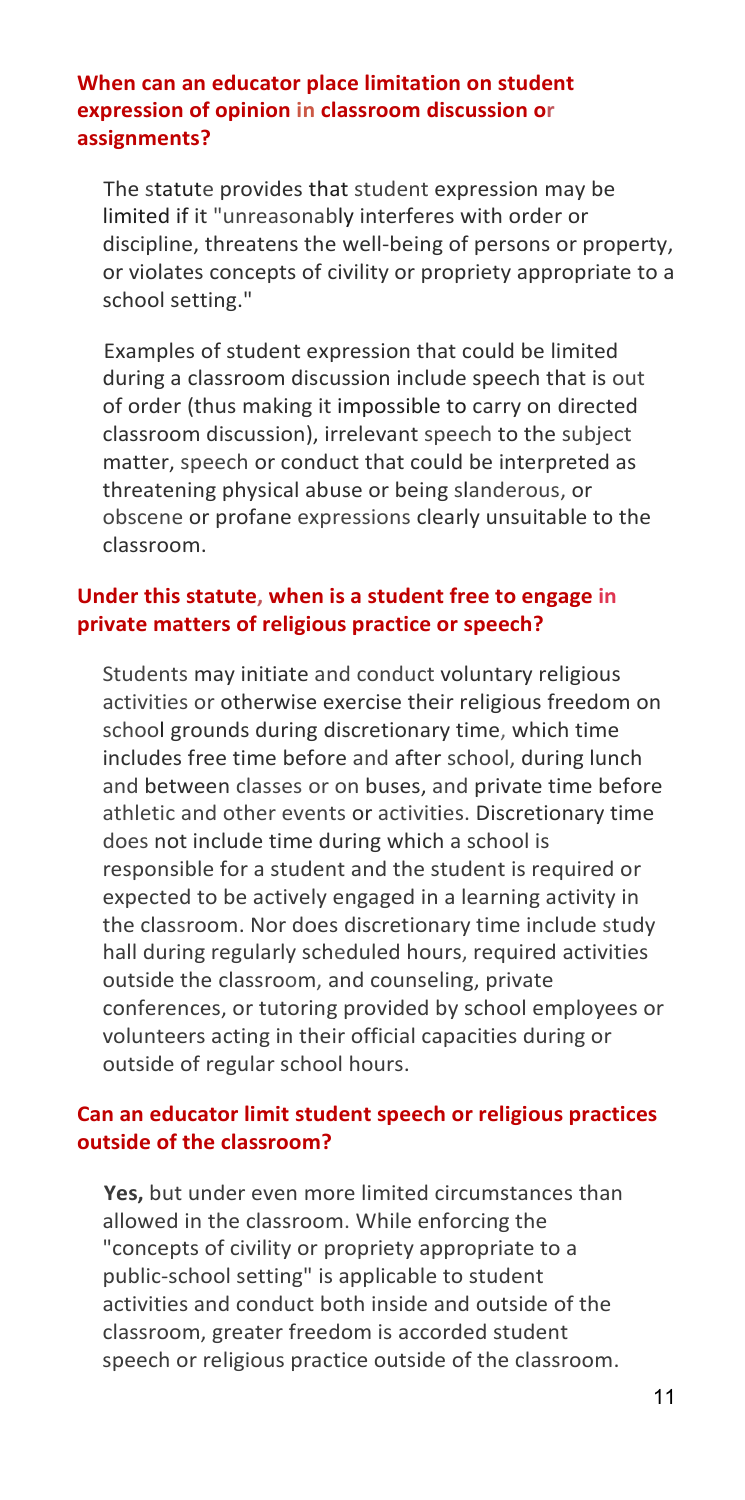This is evident in two ways. First, non-classroom expression may only be restricted if it unreasonably interferes with the ability of school officials to maintain order and discipline. Second, while classroom discussion may be limited because it "threatens the well-being of persons or property," restricting activity outside of the classroom requires action that "unreasonably endangers persons or property."

An educator's ability to limit speech or religious practice inside the classroom requires only a threat which may be either expressed or exist because of perceived potential for harm, while limitation outside of the classroom requires the actual endangering of a person or property.

### <span id="page-11-0"></span>**Are there limits on how school personnel may enforce these allowable limitations on student expression, religious practice, or exercise of freedom of conscience?**

**Yes.** While school employees are to maintain order and discipline, protect person and property, and preserve concepts of civility and propriety appropriate to a school setting, the means chosen to do so should minimally infringe on the student's rights of expression as little as possible. This standard is not absolute and requires balancing of the competing interests of the student, school, and employee, with particular concern for freedom of appropriate student expression.

**\_\_\_\_\_\_\_\_\_\_\_\_\_\_\_\_\_\_\_\_\_\_\_\_\_\_\_\_\_\_\_\_\_\_\_\_\_\_\_\_\_\_\_\_\_\_\_\_\_\_\_ \_\_\_\_\_\_\_\_\_\_\_\_\_\_\_\_\_\_\_\_\_\_\_\_\_\_\_\_\_\_\_\_\_\_\_\_\_\_\_\_\_\_\_\_\_\_\_\_\_\_\_**

*Appendix*

# <span id="page-11-1"></span>**U.C.A. § 53G-10-202. Maintaining constitutional freedom in the public schools.**

(1) Any instructional activity, performance, or display which includes examination of or presentations about religion, political or religious thought or expression, or the influence thereof on music, art, literature, law, politics,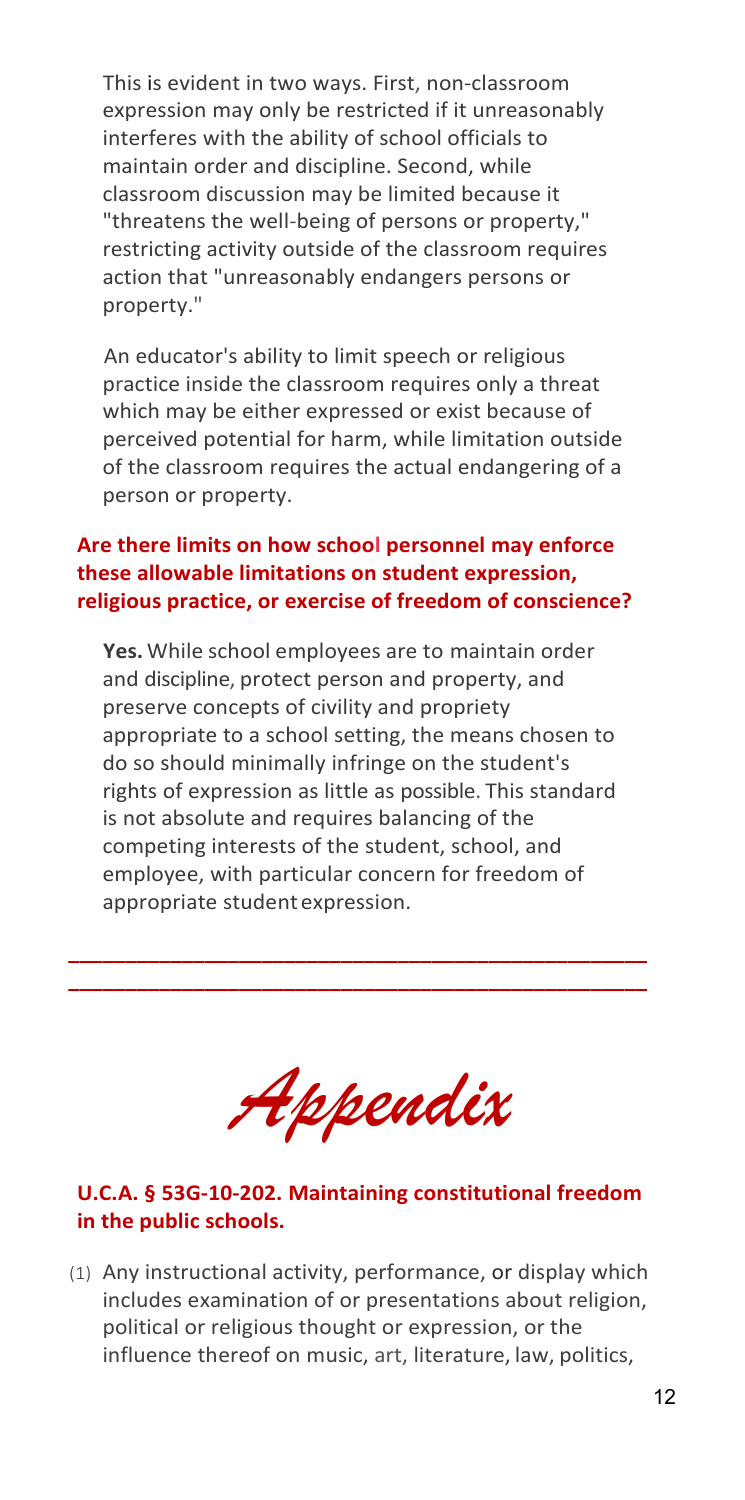history, or any other element of the curriculum, including the comparative study of religions, which is designed to achieve secular educational objectives included within the context of a course or activity and conducted in accordance with applicable rules or policies of the state and LEA governing boards, may be undertaken in the public schools.

- (2) No aspect of cultural heritage, political theory, moral theory, or societal value shall be included within or excluded from public school curricula for the primary reason that it affirms, ignores, or denies religious belief, religious doctrine, a religious sect, or the existence of a spiritual realm or supreme being.
- (3) Public schools may not sponsor prayer orreligious devotionals.
- (4) School officials and employees may not use their positions to endorse, promote, or disparage a particular religious, denominational, sectarian, agnostic, or atheistic belief or viewpoint.

# <span id="page-12-0"></span>**U.C.A. § 53G-10-203. Expressions of belief -- Discretionary time.**

- (1) Expression of personal beliefs by a student participating in school-directed curricula or activities may not be prohibited or penalized unless the expression unreasonably interferes with order or discipline, threatens the well-being of persons or property, or violates concepts of civility or propriety appropriate to a school setting.
- (2) (a) As used in this section, "discretionary time" means noninstructional time during which a student is free to pursue personal interests.

(b) Free exercise of voluntary religious practice or freedom of speech by students during discretionary time shall not be denied unless the conduct unreasonably interferes with the ability of school officials to maintain order and discipline, unreasonably endangers persons or property, or violates concepts of civility or propriety appropriate to a school setting.

(3) Any limitation under Sections 53G-10-203 and 53G-10-205 on student expression, practice, or conduct shall be by the least restrictive means necessary to satisfy the school's interests as stated in those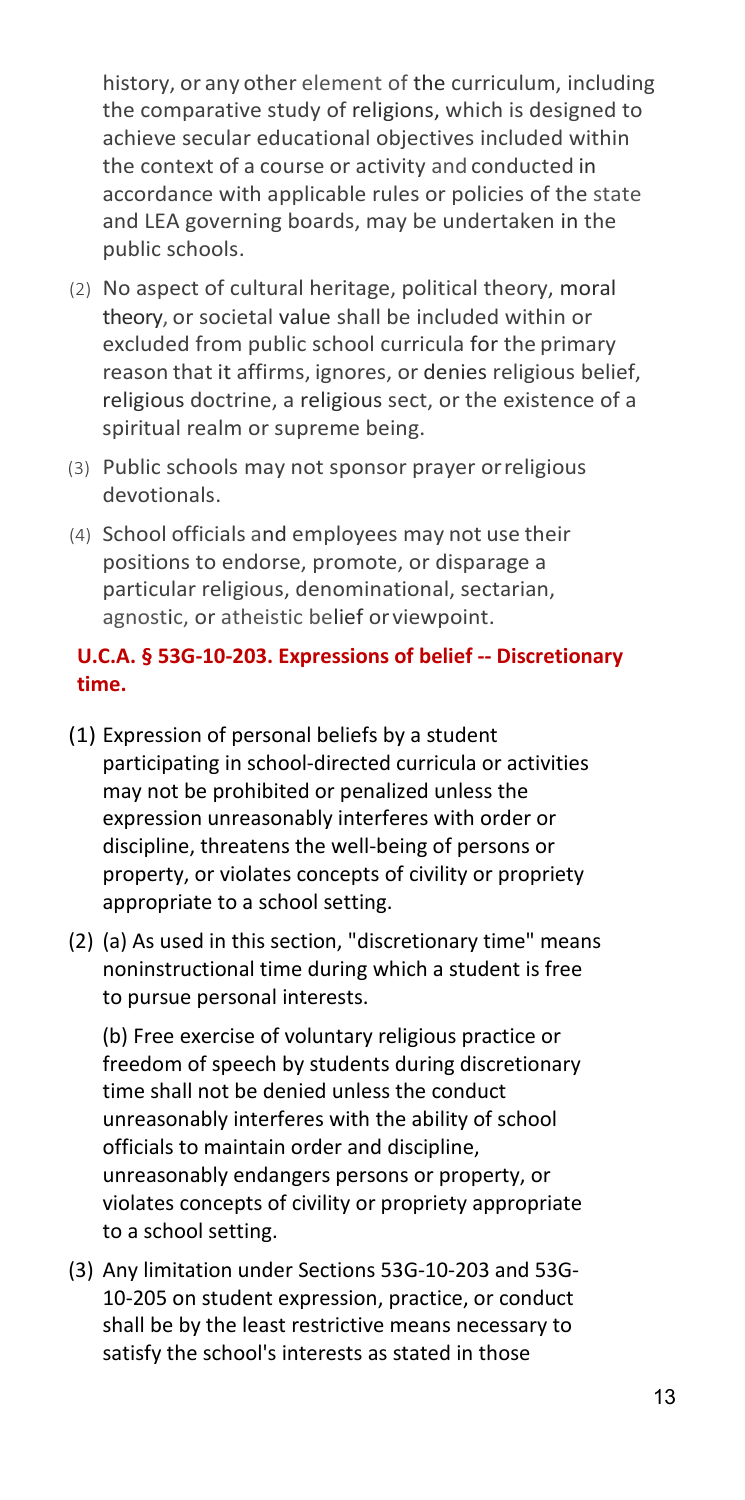sections, or to satisfy another specifically identified compelling governmental interest.

# <span id="page-13-0"></span>**U.C.A. § 53G-10-205. Waivers of participation.**

- (1) As used in this section, "school" means a public school.
- (2) If a parent of a student, or a secondary student, determines that the student's participation in a portion of the curriculum or in an activity would require the student to affirm or deny a religious belief or right of conscience, or engage or refrain from engaging in a practice forbidden or required in the exercise of a religious right or right of conscience, the parent or the secondary student may request:
	- (a) a waiver of the requirement to participate; or
	- (b) a reasonable alternative that requires reasonably equivalent performance by the student of the secular objectives of the curriculum or activity in question.
- (3) The school shall promptly notify a student's parent if the secondary student makes a request under Subsection (2).
- (4) If a request is made under Subsection (2), the school shall:
	- (a) waive the participation requirement;
	- (b) provide a reasonable alternative to the requirement; or
	- (c) notify the requesting party that participation is required.
- (5) The school shall ensure that the provisions of Subsection 53G-10-203(3) are met in connection with any required participation under Subsection (4)(c).
- (6) A student's academic or citizenship performance may not be penalized if the secondary student or the student's parent chooses to exercise a religious right or right of conscience in accordance with the provisions of this section.

<span id="page-13-1"></span><sup>1</sup> *Abington School District v. Schempp*. 374 U.S. 203, 225 (1963). *Stone v. Graham*, 449 U.S. 39, 42 (1980), reh'g. denied 449 U.S. 1104 (1981).

<span id="page-13-2"></span><sup>2</sup> *Roberts v. Madigan*, 921 F.2d 1047, 1055 (10th Cir.1990), cert. denied 112 S.Ct. 3025 (1992).

<span id="page-13-3"></span>House Journal, Fiftieth Legislature, 1993 General Session, at 269; Senate Journal, Fiftieth Legislature, 1993 General Session, at 483. Further references to the Legislative History will simply refer to the House or Senate Journal. The Legislative History is unusual in the case of this legislation in that both the Senate and